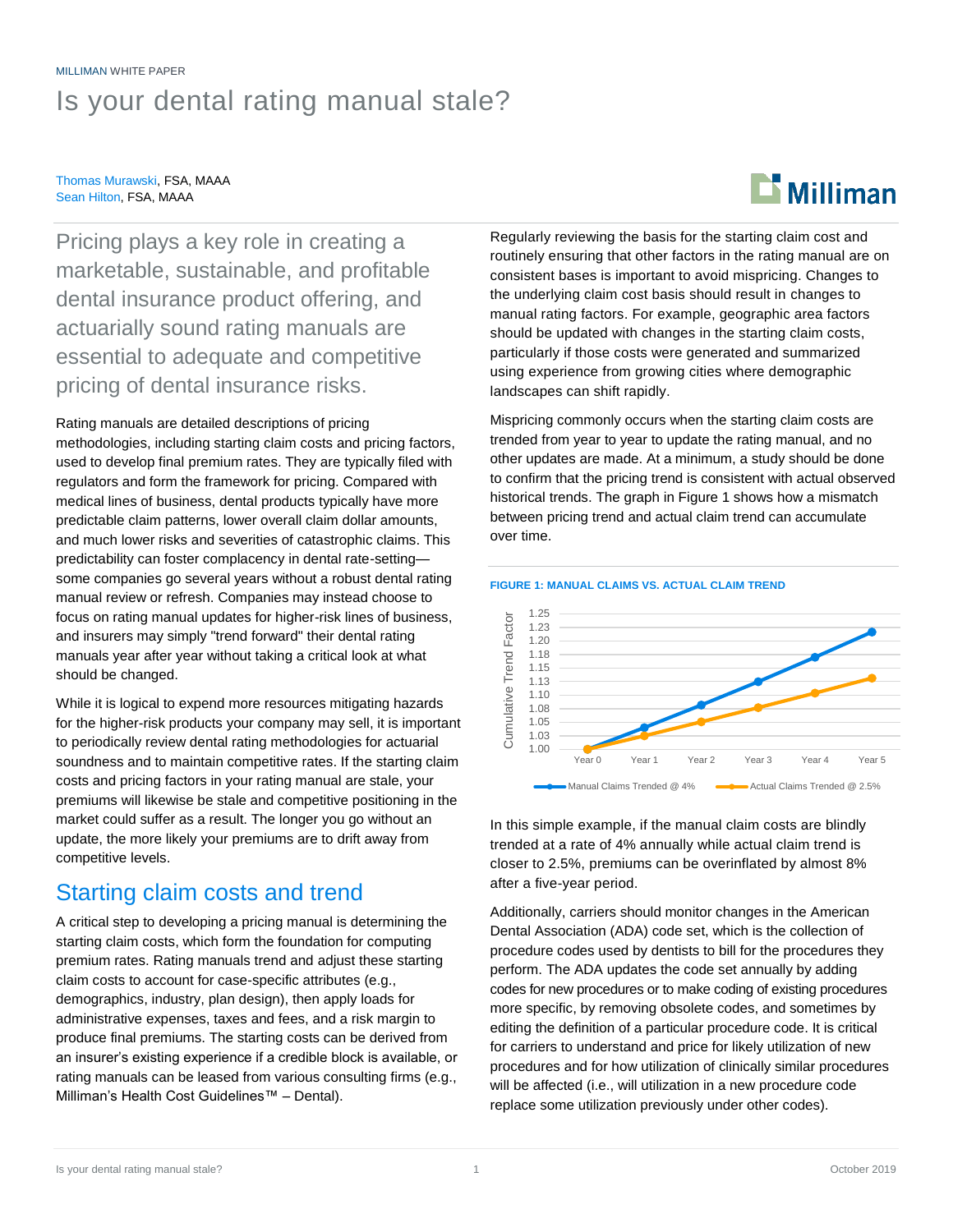# **Credibility**

The credibility formula is a key component for adjusting manually calculated premiums to reflect the actual historical experience of an employer group. This formula uses some measure of group size to determine which groups are fully experience-rated and, for groups not large enough to be fully credible, produces weights for blending experience-based claim projections with manual claims. Credibility formulas should be reviewed regularly to ensure they are appropriate for the book of business being priced. A carrier using credibility formulas that produce lower experience weights than its competitors will tend to win the "bad" business (whose experience therefore receives less weight) and lose the "good" business (who will seek a carrier that applies more credibility to its favorable experience). The credibility formula used for dental products should be different from major medical credibility, because the nature of the risk is different. Dental plans typically can substantiate higher credibility weights for a given level of membership because dental claims are relatively less volatile. The chart in Figure 2 compares illustrative credibility weights for medical and dental products by group size.

#### **FIGURE 2: ILLUSTRATIVE MEDICAL VS. DENTAL CREDIBILITY WEIGHTS**



In our consulting work we have seen that some insurers use medical credibility weights for dental pricing, which could create competitiveness issues as discussed above.

## Adjustment factors

Rating manuals rely on adjustment factors to modify experiencebased or manual claims to reflect the expected costs of the projected insured population. Adjustments should be made to account for differences in provider contracting, plan richness, utilization control measures, and membership composition between the experience period and the pricing period, among other things. Using outdated adjustment factors can lead to misstated experience projections. For example, if a company has recently renegotiated provider discounts or fee schedules within its dental networks, the rating manual must include claim cost adjustments to reflect current payment levels in the rates.

Adjustment factors based on old or incomplete actuarial analysis could result in rates that are less competitive in the market or are insufficient to cover claims.

Experience-based adjustments should be updated in tandem with the other assumptions in a rating manual. For carriers using experience rating for groups, factors to adjust the experience for benefit and population changes should be based on the latest information to appropriately project future claims.

# Leveraging effect of annual benefit maximums

Many dental plans have fixed dollar benefit maximums to limit plan liability. As claim costs increase over time with unit cost inflation and changes in utilization, there is a leveraging effect of the change in the value of fixed dollar limits. For example, a plan with a fixed benefit maximum will become leaner if the maximum doesn't increase along with claim inflation. This effect is illustrated in Figure 3.



Figure 3 shows the change in benefit richness of three sample plans over the course of five years relative to the starting benefit richness in Year 0. Each plan is modeled as having no deductible and coinsurance levels of 100%, 80%, and 50% for Class I, Class II, and Class III procedures, respectively. The plans vary by benefit maximum, which remains flat over the five-year period. Claims are trended annually with 3% unit cost trend and 1% utilization trend. The results demonstrate that, because of trend, the same benefit maximum over time will produce a leaner plan design, all else equal. As illustrated by the steepest slope for the plan with a \$1,000 annual benefit maximum, plans with lesser benefit maximums have faster rates of benefit richness reduction, because the lower the benefit maximum the more claims are affected by the benefit limitation. Carriers whose rating manuals

#### **FIGURE 3: BENEFIT RICHNESS BY YEAR WITH FLAT ANNUAL BENEFIT MAXIMUM**